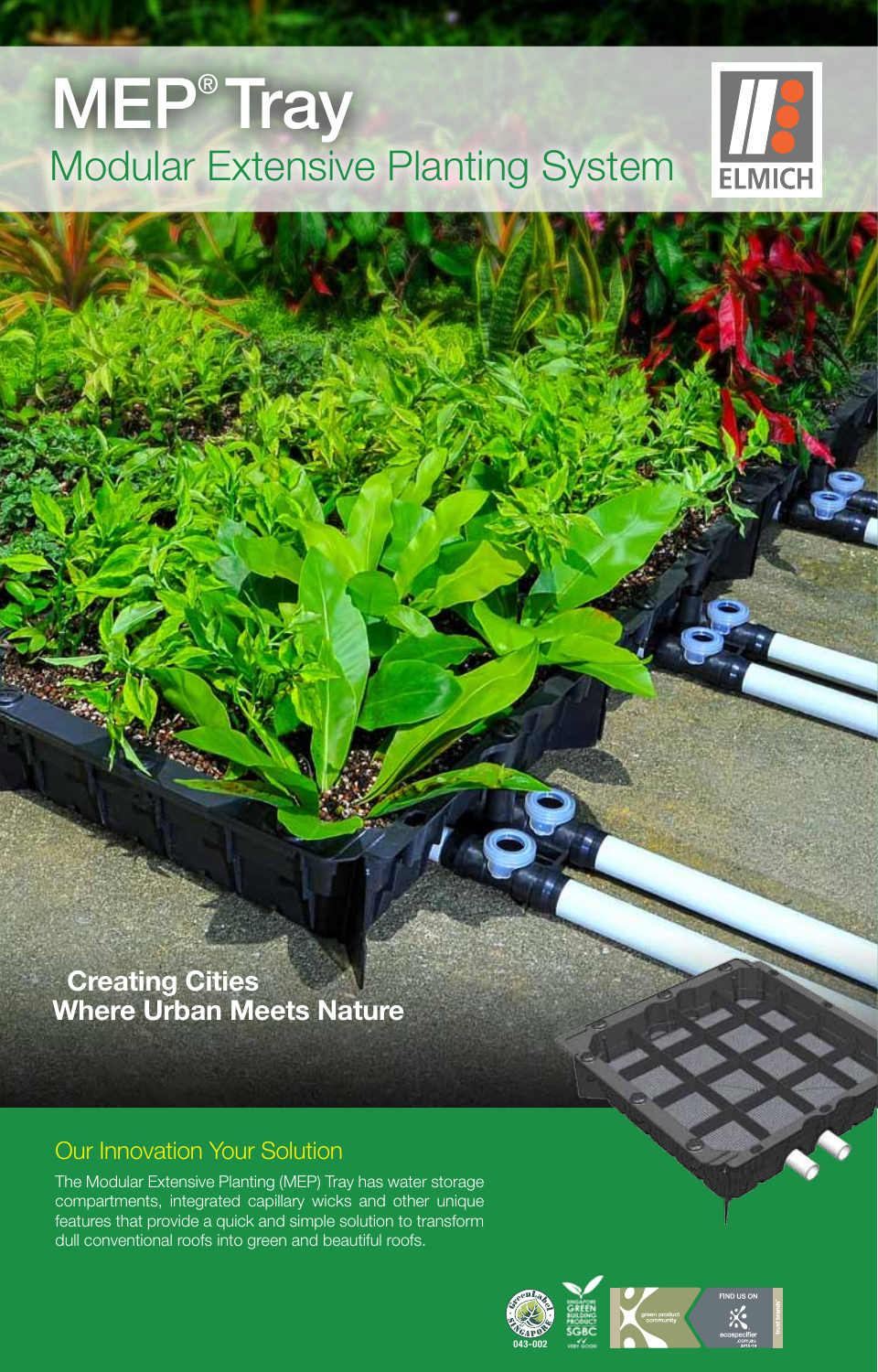# MEP® Tray

Research worldwide has shown that green roofs limit the impact of climate change, underlining the valuable role they play in sustainable design. They reduce heat transmission from rooftop to habitable space below, lower ambient temperature, mitigate urban heat island effect, reduce rainwater runoff, and improve air quality and aesthetics.



#### About MEP® Tray

The Elmich MEP® Tray (Modular Extensive Planting Tray) system allows quick realisation of extensive green roofs. It is a lightweight and robust planting tray with water storage compartments made from high-strength UV-stabilised polypropylene.

The system includes a support plate with anti-root overflow outlet covers, capillary wicks, geotextile filter, confinement grid, joining and fastening pegs, rodent barriers, base connector and drainage pipes.

The water reservoir in each MEP® Tray supports long term plant sustainability with minimal maintenance.

The modular tray design allows sustained plant growth and its light weight facilitates easy creation of desired designs and patterns. Each MEP® Tray including accessories, saturated planting media, plants and stored water weighs less than 30kg.

The self-contained MEP® Tray may be pre-planted in a nursery prior to installation to achieve instant greening of rooftops.

MEP® Tray components are manufactured primarily from recycled plastics, supporting all international Green Building Certifications.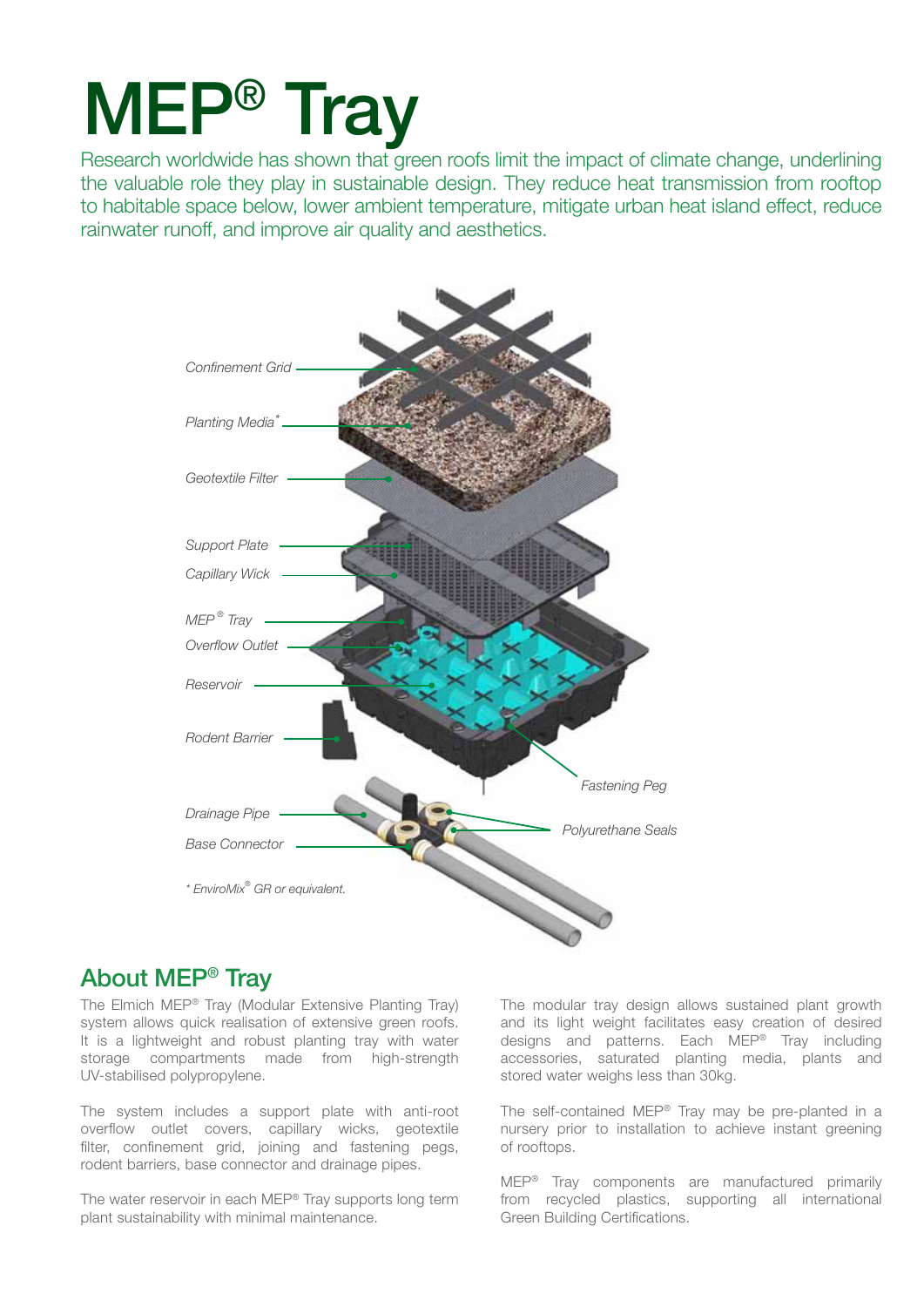### Distinctive Features

#### Capillary Wicks

Capillary Wicks in the Support Plate convey water to the geotextile filter and planting media. This also discourages root incursion into the reservoir.



#### Securing of Trays

Adjoining MEP<sup>®</sup> Trays are secured by fastening pegs. Each tray may be bolted to the substrate via the Base Connector for additional security if required.



#### Independent Drainage

The MEP® Tray utilises an independent drainage system pre-installed beneath the trays. Polyurethane seals used at the joints ensure watertightness.

#### Placement of Planting Media

The MEP® Tray has a fitted Support Plate for placement of a geotextile filter. Its small apertures stop excess planting media from getting into the reservoir.



#### Water Seepage

Ridges at the edge and around the fastening holes of the MEP® Tray prevent water seepage between adjoining trays keeping the roof beneath dry.

#### Erosion Control

A Confinement Grid minimises media spillage from the MEP<sup>®</sup> Tray. It is attached to the tray to prevent it from being dislodged.



#### Non-Intrusive Base

The MEP® Tray has a smooth base without any protrusions allowing it to be placed directly onto the waterproofing membrane without damaging it.



#### Fast Installation & Removal

MEP® Tray units are placed onto a pre-installed drainage network. Trays are easily added or removed without affecting the drainage network.



#### Rodent Barriers

Rodent Barriers at each corner of the MEP® Tray prevent rodents infesting the space between trays and uplifting of trays by strong winds.